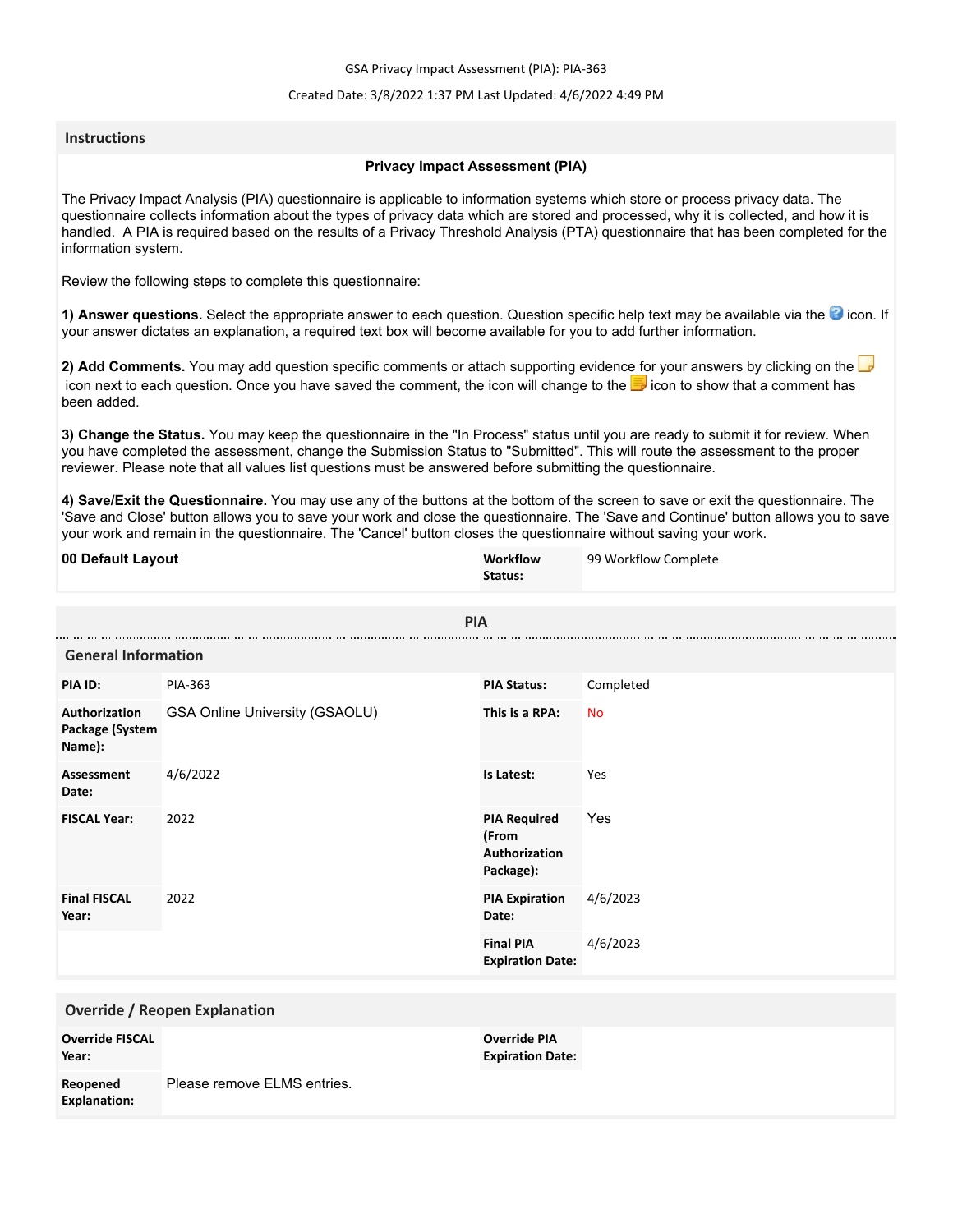| <b>Other Stakeholders</b>    |                                                                                                                                                                                                                                                                                                                                                                                                                                                             |      |                                                                                                                                                                                                                           |                                                                                                                                            |
|------------------------------|-------------------------------------------------------------------------------------------------------------------------------------------------------------------------------------------------------------------------------------------------------------------------------------------------------------------------------------------------------------------------------------------------------------------------------------------------------------|------|---------------------------------------------------------------------------------------------------------------------------------------------------------------------------------------------------------------------------|--------------------------------------------------------------------------------------------------------------------------------------------|
|                              | <b>Stakeholders (not in Approval Process)</b>                                                                                                                                                                                                                                                                                                                                                                                                               |      |                                                                                                                                                                                                                           |                                                                                                                                            |
| <b>System Owner</b><br>(SO): | Shackelford, Monica                                                                                                                                                                                                                                                                                                                                                                                                                                         |      | Authorization<br>Official:                                                                                                                                                                                                | DelNegro, Elizabeth F                                                                                                                      |
| <b>System Owner (eMail)</b>  |                                                                                                                                                                                                                                                                                                                                                                                                                                                             |      |                                                                                                                                                                                                                           |                                                                                                                                            |
| Name (Full)                  |                                                                                                                                                                                                                                                                                                                                                                                                                                                             |      |                                                                                                                                                                                                                           |                                                                                                                                            |
| Monica Shackelford           |                                                                                                                                                                                                                                                                                                                                                                                                                                                             |      |                                                                                                                                                                                                                           |                                                                                                                                            |
|                              | <b>Authorization Official (eMail)</b>                                                                                                                                                                                                                                                                                                                                                                                                                       |      |                                                                                                                                                                                                                           |                                                                                                                                            |
| Name (Full)                  |                                                                                                                                                                                                                                                                                                                                                                                                                                                             |      |                                                                                                                                                                                                                           |                                                                                                                                            |
| Elizabeth Delnegro           |                                                                                                                                                                                                                                                                                                                                                                                                                                                             |      |                                                                                                                                                                                                                           |                                                                                                                                            |
|                              |                                                                                                                                                                                                                                                                                                                                                                                                                                                             |      |                                                                                                                                                                                                                           |                                                                                                                                            |
| <b>PIA Overview</b>          |                                                                                                                                                                                                                                                                                                                                                                                                                                                             |      |                                                                                                                                                                                                                           |                                                                                                                                            |
|                              | A.System Name: A. System, Application, or Project Name:                                                                                                                                                                                                                                                                                                                                                                                                     |      |                                                                                                                                                                                                                           | <b>GSA Online University (GSAOLU)</b>                                                                                                      |
| <b>B.Includes:</b>           | B. System, application, or project includes information about:                                                                                                                                                                                                                                                                                                                                                                                              |      | OLU contains information about GSA<br>Employees and Contractors. OLU also contains<br>a limited information about Federal Employees<br>and Contractors outside GSA (i.e. those who do<br>not have a GSA network account). |                                                                                                                                            |
| <b>C.Categories:</b>         | C. For the categories listed above, how many records are there<br>for each?                                                                                                                                                                                                                                                                                                                                                                                 |      |                                                                                                                                                                                                                           | OLU contains 1.3 million training course records<br>about unique federal employees and contractors<br>as of 2022.                          |
| D.Data<br>Elements:          | D. System, application, or project includes these data elements:                                                                                                                                                                                                                                                                                                                                                                                            |      |                                                                                                                                                                                                                           | OLU contains Individual Name, Contact<br>Information, and User Information                                                                 |
| Overview:                    | GSA Online University is a SaaS learning management solution utilized for the administration, documentation,<br>tracking, reporting and delivery of e-learning for GSA. GSA OLU supports required learning for all of GSA's<br>estimated 12,000 employees. An estimated 5,000 contractors also utilize the system to complete mandatory training.<br>GSA OLU supports GSA Office of Human Resource Management (OHRM) needs and their stakeholder's learning |      |                                                                                                                                                                                                                           |                                                                                                                                            |
|                              | requirements by providing an enterprise-wide system to manage online training, instructor-led training, individual<br>development plans, and competency management.                                                                                                                                                                                                                                                                                         |      |                                                                                                                                                                                                                           |                                                                                                                                            |
|                              | GSA OLU also supports an external client base. This provides online training to other federal agencies, their<br>employees and contractors, and is external to GSA. The GSA OLU provides standard or required training on the use<br>of products and services.                                                                                                                                                                                              |      |                                                                                                                                                                                                                           |                                                                                                                                            |
| PIA-0.1:                     | Is this a new PIA or Recertification request?                                                                                                                                                                                                                                                                                                                                                                                                               |      |                                                                                                                                                                                                                           | <b>Annual Recertification</b>                                                                                                              |
| PIA-0.<br>1Changes:          | If you are reviewing this for annual recertification, please confirm if Yes, there are changes<br>there are any changes in the system since last signed PIA?                                                                                                                                                                                                                                                                                                |      |                                                                                                                                                                                                                           |                                                                                                                                            |
|                              |                                                                                                                                                                                                                                                                                                                                                                                                                                                             |      |                                                                                                                                                                                                                           |                                                                                                                                            |
| <b>Comments</b>              |                                                                                                                                                                                                                                                                                                                                                                                                                                                             |      |                                                                                                                                                                                                                           |                                                                                                                                            |
| <b>Question Name</b>         | Submitter                                                                                                                                                                                                                                                                                                                                                                                                                                                   | Date | Comment                                                                                                                                                                                                                   | <b>Attachment</b>                                                                                                                          |
| No Records Found             |                                                                                                                                                                                                                                                                                                                                                                                                                                                             |      |                                                                                                                                                                                                                           |                                                                                                                                            |
| 1.0 Purpose of Collection    |                                                                                                                                                                                                                                                                                                                                                                                                                                                             |      |                                                                                                                                                                                                                           |                                                                                                                                            |
| PIA-1.1:                     | What legal authority and/or agreements allow GSA to collect,<br>maintain, use, or disseminate the information?                                                                                                                                                                                                                                                                                                                                              |      |                                                                                                                                                                                                                           | 5 U.S.C. 1302, 2951, 3301, 3372, 4118, 8347,<br>and Executive Orders 9397, as amended by<br>13478, 9830, and 12107 are the authorities for |

maintaining personnel information.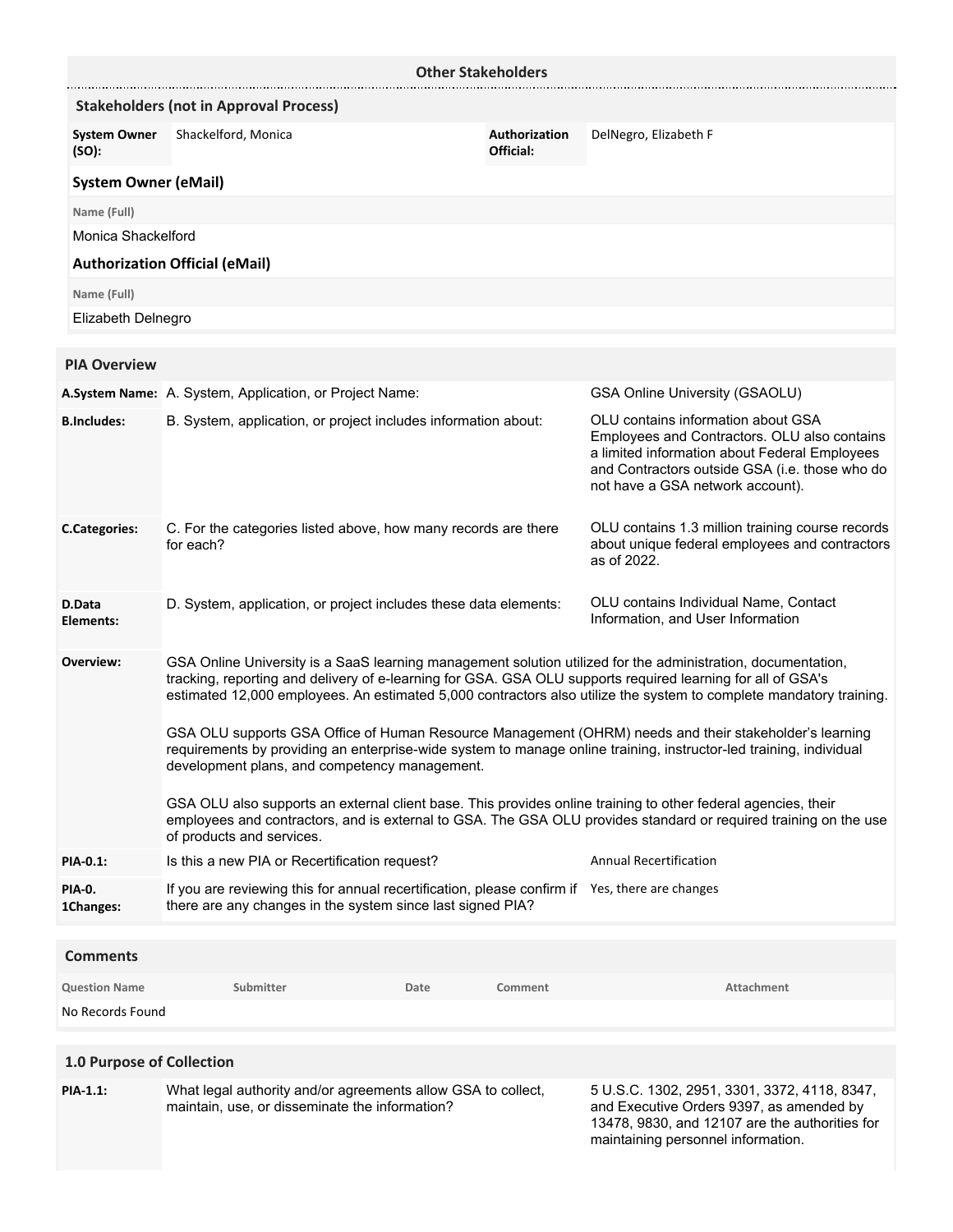| <b>PIA-1.2:</b>                                                              | Is the information searchable by a personal identifier, for example<br>a name or Social Security number?                                  |                                                                   | Yes                                                                                                                                                                                                                                                                                                                                                                                                                                                                                                                                                                                                                                                                                                                                                                                                                                                                                                                                                                                                                                                                                                                                                                                                                                                                                                                                                                                                                                                                                                                                                                                                                                                                                                                                                                                                                                                                                                                                                                                                                                                                                                                                                                                               |
|------------------------------------------------------------------------------|-------------------------------------------------------------------------------------------------------------------------------------------|-------------------------------------------------------------------|---------------------------------------------------------------------------------------------------------------------------------------------------------------------------------------------------------------------------------------------------------------------------------------------------------------------------------------------------------------------------------------------------------------------------------------------------------------------------------------------------------------------------------------------------------------------------------------------------------------------------------------------------------------------------------------------------------------------------------------------------------------------------------------------------------------------------------------------------------------------------------------------------------------------------------------------------------------------------------------------------------------------------------------------------------------------------------------------------------------------------------------------------------------------------------------------------------------------------------------------------------------------------------------------------------------------------------------------------------------------------------------------------------------------------------------------------------------------------------------------------------------------------------------------------------------------------------------------------------------------------------------------------------------------------------------------------------------------------------------------------------------------------------------------------------------------------------------------------------------------------------------------------------------------------------------------------------------------------------------------------------------------------------------------------------------------------------------------------------------------------------------------------------------------------------------------------|
| PIA-1.2a:                                                                    | If so, what Privacy Act System of Records Notice(s) (SORN(s))<br>applies to the information being collected?                              |                                                                   | <b>Existing SORN applicable</b>                                                                                                                                                                                                                                                                                                                                                                                                                                                                                                                                                                                                                                                                                                                                                                                                                                                                                                                                                                                                                                                                                                                                                                                                                                                                                                                                                                                                                                                                                                                                                                                                                                                                                                                                                                                                                                                                                                                                                                                                                                                                                                                                                                   |
|                                                                              |                                                                                                                                           | PIA-1.2 System<br><b>Of Record</b><br><b>Notice (SORN)</b><br>CR: |                                                                                                                                                                                                                                                                                                                                                                                                                                                                                                                                                                                                                                                                                                                                                                                                                                                                                                                                                                                                                                                                                                                                                                                                                                                                                                                                                                                                                                                                                                                                                                                                                                                                                                                                                                                                                                                                                                                                                                                                                                                                                                                                                                                                   |
| PIA-1.2 System<br>of Records<br>Notice(s)<br>(Legacy Text):                  | What System of Records Notice(s) apply/applies to the<br>information?                                                                     |                                                                   | SORNs GSA/Agency-1 and OPM-GOVT-1<br>covering GSAs personnel and training records.                                                                                                                                                                                                                                                                                                                                                                                                                                                                                                                                                                                                                                                                                                                                                                                                                                                                                                                                                                                                                                                                                                                                                                                                                                                                                                                                                                                                                                                                                                                                                                                                                                                                                                                                                                                                                                                                                                                                                                                                                                                                                                                |
| <b>PIA-1.2b:</b>                                                             | Explain why a SORN is not required.                                                                                                       |                                                                   |                                                                                                                                                                                                                                                                                                                                                                                                                                                                                                                                                                                                                                                                                                                                                                                                                                                                                                                                                                                                                                                                                                                                                                                                                                                                                                                                                                                                                                                                                                                                                                                                                                                                                                                                                                                                                                                                                                                                                                                                                                                                                                                                                                                                   |
| PIA-1.3:                                                                     | Has an information collection request (ICR) been submitted to or<br>approved by the Office of Management and Budget (OMB)?                |                                                                   | No                                                                                                                                                                                                                                                                                                                                                                                                                                                                                                                                                                                                                                                                                                                                                                                                                                                                                                                                                                                                                                                                                                                                                                                                                                                                                                                                                                                                                                                                                                                                                                                                                                                                                                                                                                                                                                                                                                                                                                                                                                                                                                                                                                                                |
| <b>PIA-1.3</b><br><b>Information</b><br><b>Collection</b><br><b>Request:</b> | Provide the relevant names, OMB control numbers, and expiration<br>dates.                                                                 |                                                                   |                                                                                                                                                                                                                                                                                                                                                                                                                                                                                                                                                                                                                                                                                                                                                                                                                                                                                                                                                                                                                                                                                                                                                                                                                                                                                                                                                                                                                                                                                                                                                                                                                                                                                                                                                                                                                                                                                                                                                                                                                                                                                                                                                                                                   |
| <b>PIA-1.4:</b>                                                              | What is the records retention schedule for the information<br>system(s)? Explain how long and for what reason the information<br>is kept. |                                                                   | 1. Title: GRS 02.6/010 Non-Mission Employee<br>Training Program Records. Description: Non-<br>mission employee training program records.<br>Records about planning, assessing, managing,<br>and evaluating an agency's training program:<br>plans, reports, and program evaluations,<br>organizational and occupational needs<br>assessments, employee skills assessments,<br>employee training statistics, notices about<br>training opportunities, schedules, or courses,<br>mandatory training tracking and reporting files,<br>logistics and coordination documents,<br>Authorization, Agreement, and Certification of<br>Training (SF-182) and similar records,<br>registration forms, employee attendance<br>records, syllabi, presentations, instructor guides,<br>handbooks, and lesson plans, reference and<br>working files on course content, other course<br>materials, such as presentations and videos,<br>student, class, or instructor evaluations. NOTE:<br>Financial records related to purchase of training<br>or travel for training are scheduled under GRS<br>1.1, item 010. Exclusion: This item does not<br>cover ethics-related training. Ethics training is<br>scheduled by GRS 2.6, item 020. Retention<br>Instructions: Temporary. Destroy when 3 years<br>old or 3 years after superseded or obsolete,<br>whichever is appropriate, but longer retention is<br>authorized if required for business use. Legal<br>Authority: DAA-GRS-2016-0014-0001 (GRS<br>02.6/010) 2. Title: GRS 02.6/020 Ethics Training<br>Records. Description: Records include but are<br>not limited to: administration of new employee<br>ethics orientations, annual, and other types of<br>ethics training, agency annual written plans,<br>notices about training requirements and course<br>offerings. Retention Instructions: Temporary.<br>Destroy when 6 years old or when superseded<br>whichever is later, but longer retention is<br>authorized if required for business use. Legal<br>Authority: DAA-GRS-2016-0014-0002 (GRS<br>02.6/020) In addition, the following systems<br>information resides in the OLU system that is<br>used to add to the actual records in the form of |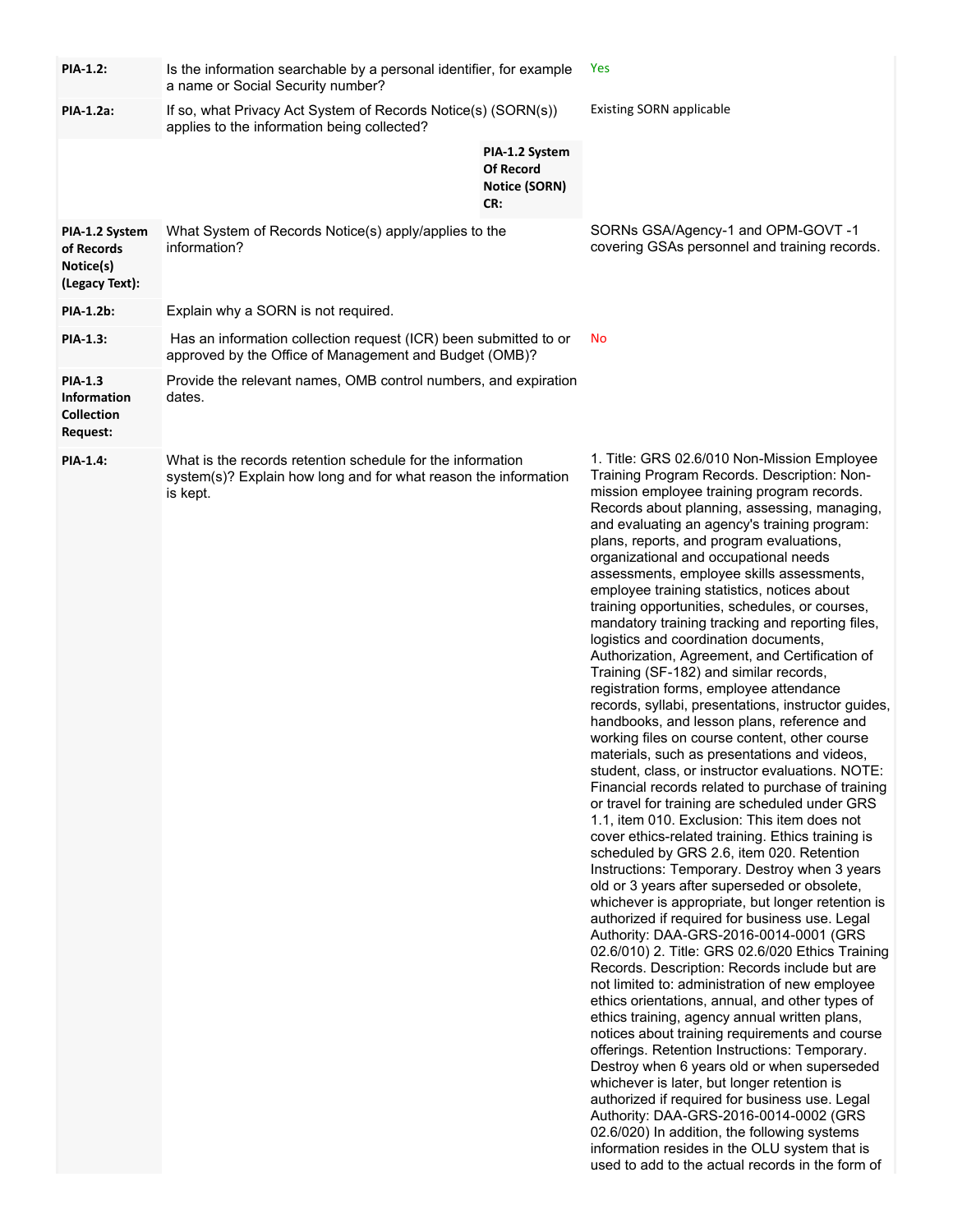directories, or other profile information of the employee or contractor. That information will be updated, managed, reported, and serve as content for system upgrades or conversions. The following record items cover use of that PII: 3. Title: GRS 02.6/030 Individual Employee Training Records. Description: Records documenting training required by all or most Federal agencies, such as information system security and anti-harassment training, and training to develop job skills. Records may include: completion certificates or verification documents for mandatory training required of all Federal employees or specific groups of employees (e.g., supervisors, contractors), Individual Development Plans (IDPs), mentoring or coaching agreements. Exclusion: Academic transcripts, professional licenses, civil service exams, or documentation of mission-related training are not covered by this item." Retention Instructions: Temporary. Destroy when superseded, 3 years old, or 1 year after separation, whichever comes first, but longer retention is authorized if required for business use. Legal Authority: DAA-GRS-2016-0014- 0003 (GRS 02.6/030) 4. Title: GRS 04.2/130 Personally Identifiable Information Extracts. Description: System-generated or hardcopy print-outs generated for business purposes that contain Personally Identifiable Information. Legal citation: OMB M-07-16 (May 22, 2007), Attachment 1, Section C, bullet "Log and Verify." Retention Instructions: Temporary. Destroy when 90 days old or no longer needed pursuant to supervisory authorization, whichever is appropriate. Legal Authority: DAA-GRS-2013-0007-0012 (GRS 04.2/130) 5. Title: GRS 04.2/140 Personally Identifiable Information Extract Logs. Description: Logs that track the use of PII extracts by authorized users, containing some or all of: date and time of extract, name and component of information system from which data is extracted, user extracting data, data elements involved, business purpose for which the data will be used, length of time extracted information will be used. Also includes (if appropriate): justification and supervisory authorization for retaining extract longer than 90 days, and anticipated disposition date. Retention Instructions: Temporary. Destroy when business use ceases. Legal Authority: DAA-GRS-2013-0007-0013 (GRS 04.2/140)

#### **2.0 Openness and Transparency**

**PIA-2.1:**

Will individuals be given notice before the collection, maintenance, Yes use or dissemination and/or sharing of personal information about them?

**PIA-2. 1Explain:** If not, please explain.

A Privacy Banner is provided prior to the collection or sharing of personal information. Notice is also provided through SORNs GSA/Agency-1 and OPM-GOVT-1 – General Personnel Records, as well as this PIA, posted on www.gsa.gov/pia.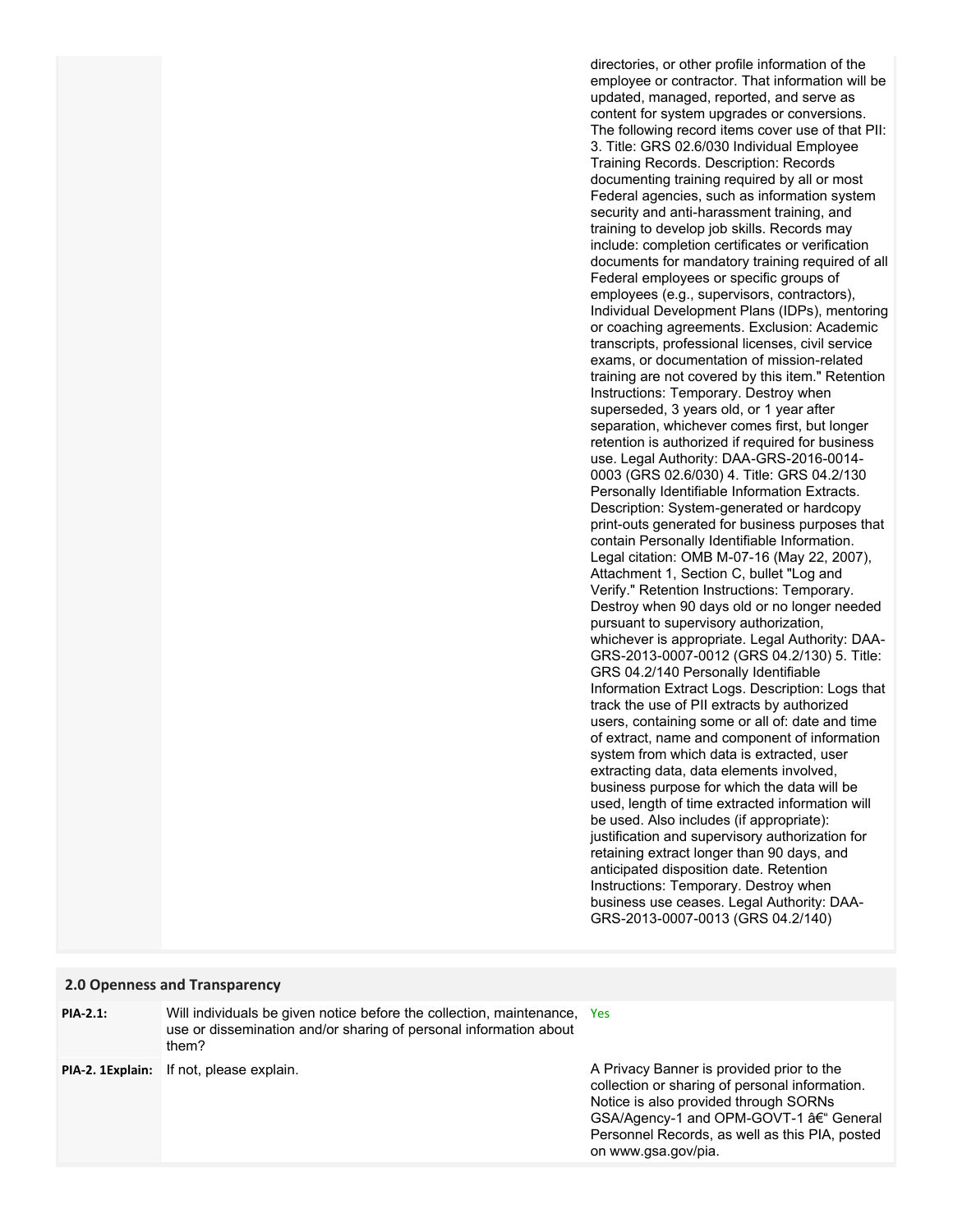| <b>3.0 Data Minimization</b> |                                                                                                |                                                                                                                                                                                                                                                                                                                                                                                                                                                                                                                                                                                                                                                                                                                                                                                |
|------------------------------|------------------------------------------------------------------------------------------------|--------------------------------------------------------------------------------------------------------------------------------------------------------------------------------------------------------------------------------------------------------------------------------------------------------------------------------------------------------------------------------------------------------------------------------------------------------------------------------------------------------------------------------------------------------------------------------------------------------------------------------------------------------------------------------------------------------------------------------------------------------------------------------|
| PIA-3.1:                     | Why is the collection and use of the PII necessary to the project or<br>system?                | OLU contains User Principal Name is used for<br>internal record identification, Name for display<br>and reporting purposes, Email address for<br>SecureAuth and MAX.gov SSO login.                                                                                                                                                                                                                                                                                                                                                                                                                                                                                                                                                                                             |
| <b>PIA-3.2:</b>              | Will the system, application, or project create or aggregate new<br>data about the individual? | No                                                                                                                                                                                                                                                                                                                                                                                                                                                                                                                                                                                                                                                                                                                                                                             |
| <b>PIA-3.</b><br>2Explained: | If so, how will this data be maintained and used?                                              |                                                                                                                                                                                                                                                                                                                                                                                                                                                                                                                                                                                                                                                                                                                                                                                |
| PIA-3.3:                     | What protections exist to protect the consolidated data and<br>prevent unauthorized access?    | OLU has implemented the required security and<br>privacy controls according to NIST SP 800-53.<br>The systems employ a variety of security<br>measures defined in the System Security Plan<br>(SSP) designed to ensure that information is not<br>inappropriately disclosed or released. These<br>measures include security and privacy controls<br>for access control, awareness and training,<br>audit and accountability, security assessment<br>and authorization, configuration management,<br>contingency planning, identification and<br>authentication, incident response, maintenance,<br>planning, personnel security, risk assessment,<br>system and services acquisition, system and<br>communications protection, along with system<br>and information integrity. |
| <b>PIA-3.4:</b>              | Will the system monitor the public, GSA employees, or<br>contractors?                          | None                                                                                                                                                                                                                                                                                                                                                                                                                                                                                                                                                                                                                                                                                                                                                                           |
| PIA-3. 4 Explain:            | Please elaborate as needed.                                                                    | OLU does not monitor GSA employees and<br>contractors. OLU is used for training purposes<br>only.                                                                                                                                                                                                                                                                                                                                                                                                                                                                                                                                                                                                                                                                              |
| PIA-3.5:                     | What kinds of report(s) can be produced on individuals?                                        | OLU can be used for reporting on courses taken<br>by the individual.                                                                                                                                                                                                                                                                                                                                                                                                                                                                                                                                                                                                                                                                                                           |
| <b>PIA-3.6:</b>              | Will the data included in any report(s) be de-identified?                                      | <b>No</b>                                                                                                                                                                                                                                                                                                                                                                                                                                                                                                                                                                                                                                                                                                                                                                      |
| PIA-3. 6Explain:             | If so, what process(es) will be used to aggregate or de-identify the<br>data?                  |                                                                                                                                                                                                                                                                                                                                                                                                                                                                                                                                                                                                                                                                                                                                                                                |
|                              | PIA-3.6Why Not: Why will the data not be de-identified?                                        | OLU does not necessarily contain PII data.                                                                                                                                                                                                                                                                                                                                                                                                                                                                                                                                                                                                                                                                                                                                     |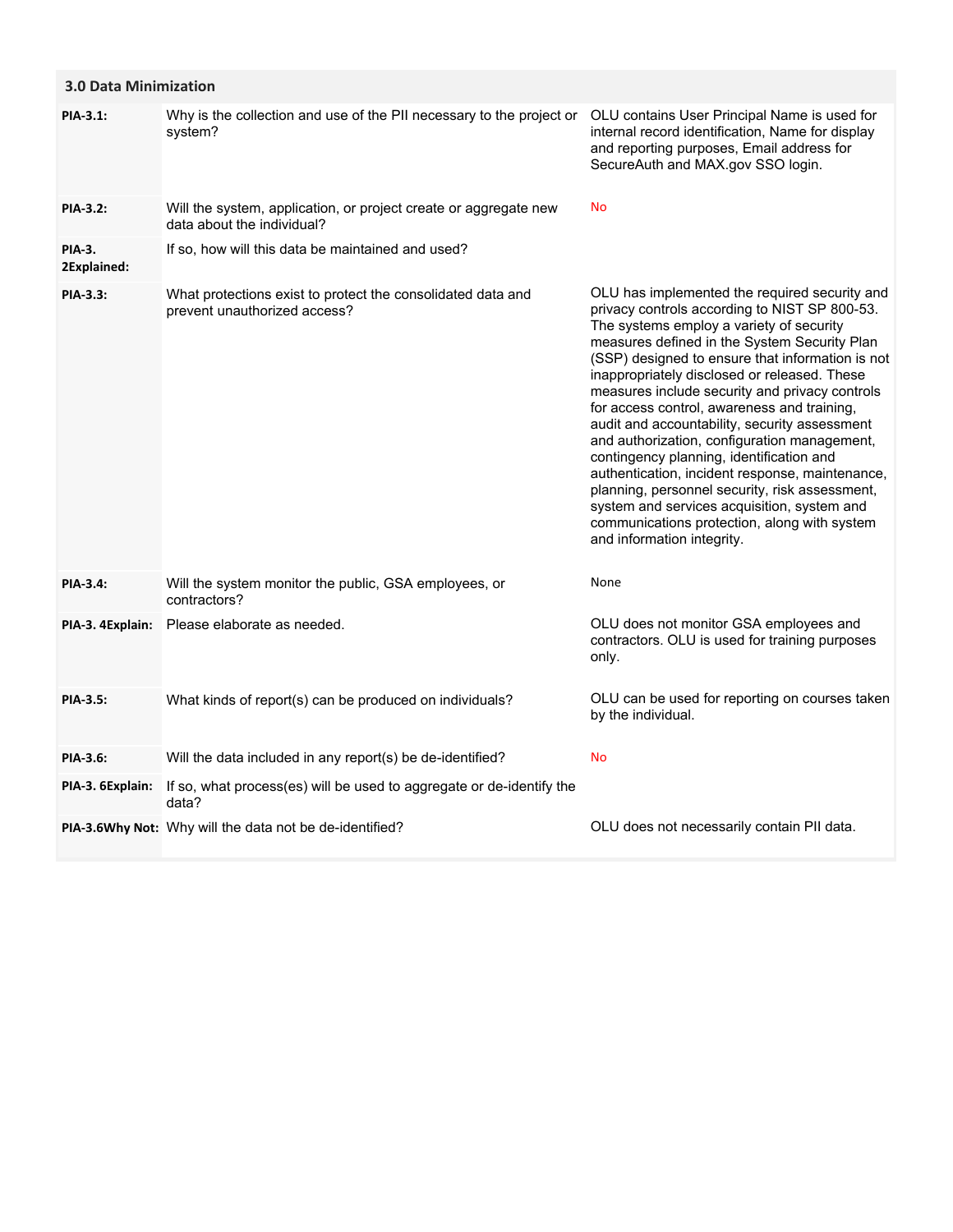| 4.0 Limits on Using and Sharing Information |                                                                                                                                                            |                                                                                                                                                                                                                                                                                                                                                                                                                                                        |  |  |
|---------------------------------------------|------------------------------------------------------------------------------------------------------------------------------------------------------------|--------------------------------------------------------------------------------------------------------------------------------------------------------------------------------------------------------------------------------------------------------------------------------------------------------------------------------------------------------------------------------------------------------------------------------------------------------|--|--|
| PIA-4.1:                                    | Is the information in the system, application, or project limited to<br>only the information that is needed to carry out the purpose of the<br>collection? | Yes                                                                                                                                                                                                                                                                                                                                                                                                                                                    |  |  |
| <b>PIA-4.2:</b>                             | Will GSA share any of the information with other individuals,<br>federal and/or state agencies, or private-sector organizations?                           | <b>Federal Agencies</b>                                                                                                                                                                                                                                                                                                                                                                                                                                |  |  |
| PIA-4.2How:                                 | If so, how will GSA share the information?                                                                                                                 | OLU Provides information for the transmission<br>of GSA employees training records to OPM's<br>Enterprise Human Resources Integration<br>(EHRI) for the Federal Government's human<br>capital management. This disclosure is covered<br>by SORNs OPM-GOVT-1 and GSA Agency-1.                                                                                                                                                                          |  |  |
| PIA-4.3:                                    | Is the information collected:                                                                                                                              | Directly from the Individual                                                                                                                                                                                                                                                                                                                                                                                                                           |  |  |
| PIA-4.30ther<br>Source:                     | What is the other source(s)?                                                                                                                               |                                                                                                                                                                                                                                                                                                                                                                                                                                                        |  |  |
| <b>PIA-4.4:</b>                             | Will the system, application, or project interact with other systems,<br>applications, or projects, either within or outside of GSA?                       | <b>Yes</b>                                                                                                                                                                                                                                                                                                                                                                                                                                             |  |  |
| PIA-4.4Who<br>How:                          | If so, who and how?                                                                                                                                        | Within GSA, OLU interacts with HR Links and<br>GCIMS. Outside of GSA, OLU interfaces with<br>SkillPort - Percipio to access courses for<br>training. SkillPort - Percipio provides two types<br>of training: A training course can be requested<br>from the SkillPort - Percipio library and the<br>course is loaded into the OLU for execution by<br>the individual. A contract is in place for SkillPort<br>-Percipio to provide the courses to GSA. |  |  |
| PIA-4. 4Formal<br>Agreement:                | Is a formal agreement(s) in place?                                                                                                                         |                                                                                                                                                                                                                                                                                                                                                                                                                                                        |  |  |
| PIA-4.4No<br>Agreement:                     | Why is there not a formal agreement in place?                                                                                                              |                                                                                                                                                                                                                                                                                                                                                                                                                                                        |  |  |
|                                             |                                                                                                                                                            |                                                                                                                                                                                                                                                                                                                                                                                                                                                        |  |  |

## **5.0 Data Quality and Integrity**

| <b>PIA-5.1:</b> | How will the information collected, maintained, used, or<br>disseminated be verified for accuracy and completeness? | The PII information is uploaded daily from the<br>system of record (HR Links and GCIMS). Note:<br>Daily extract from HR Links which contains the<br>employee name and their GSA email address<br>The GCIMS extract contains the same |
|-----------------|---------------------------------------------------------------------------------------------------------------------|--------------------------------------------------------------------------------------------------------------------------------------------------------------------------------------------------------------------------------------|
|                 |                                                                                                                     | information for contract personnel.                                                                                                                                                                                                  |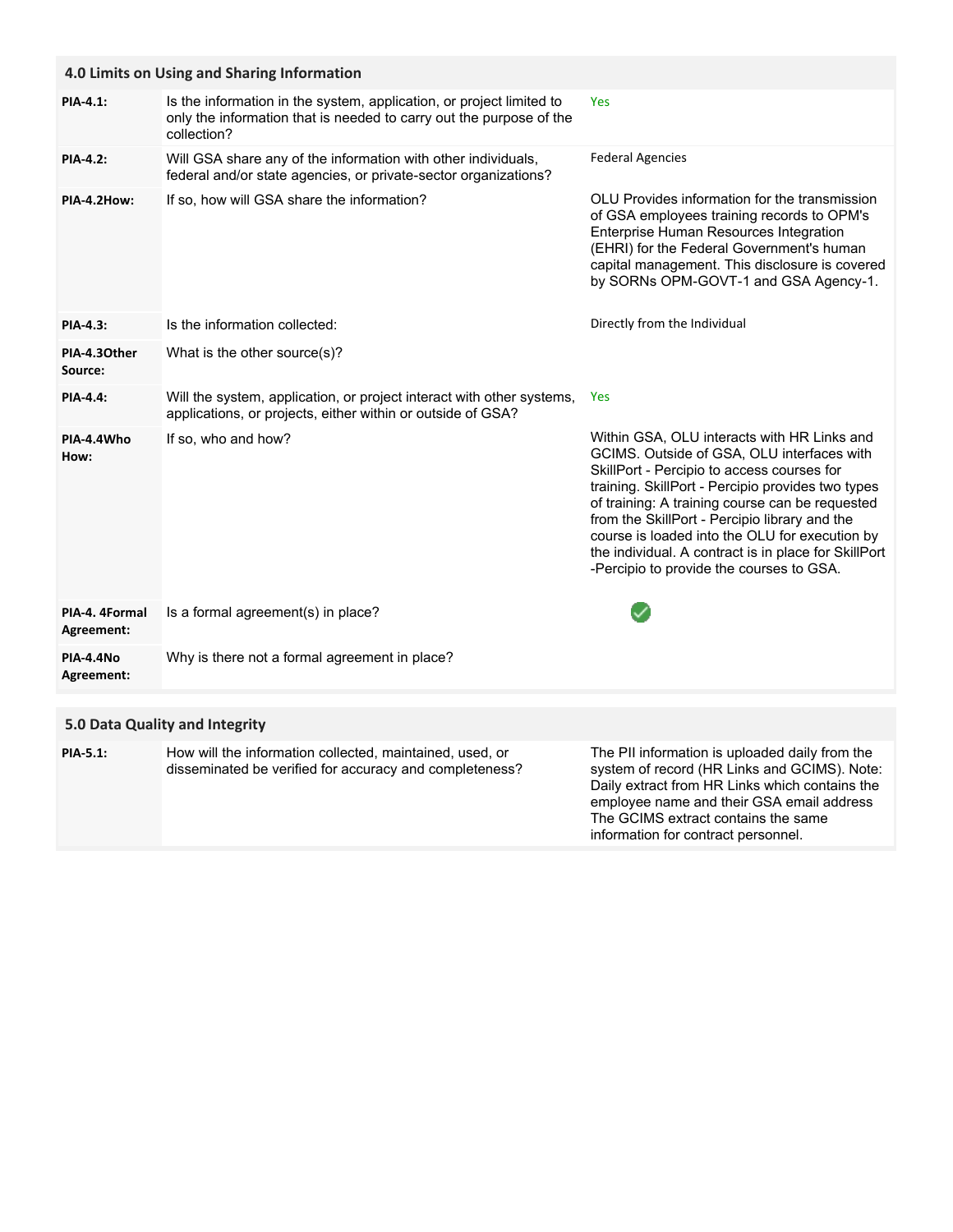| <b>6.0 Security</b> |                                                                                                                            |                                                                                                                                                                                                                                                                                                                                                                                                                                                                                                                                                                                                                                                                                                                                                                                |
|---------------------|----------------------------------------------------------------------------------------------------------------------------|--------------------------------------------------------------------------------------------------------------------------------------------------------------------------------------------------------------------------------------------------------------------------------------------------------------------------------------------------------------------------------------------------------------------------------------------------------------------------------------------------------------------------------------------------------------------------------------------------------------------------------------------------------------------------------------------------------------------------------------------------------------------------------|
| PIA-6.1a:           | Who or what will have access to the data in the system,<br>application, or project?                                        | OLU has individual and administrative role<br>access to the data in the system. The access<br>authorization is covered under the NIST SP<br>800-53 security and privacy controls defined in<br>the System Security Plan.                                                                                                                                                                                                                                                                                                                                                                                                                                                                                                                                                       |
| PIA-6.1b:           | What is the authorization process to gain access?                                                                          | The access authorization is covered under the<br>NIST SP 800-53 security and privacy controls<br>defined in the System Security Plan.                                                                                                                                                                                                                                                                                                                                                                                                                                                                                                                                                                                                                                          |
| <b>PIA-6.2:</b>     | Has a System Security Plan (SSP) been completed for the<br>Information System(s) supporting the project?                   | Yes                                                                                                                                                                                                                                                                                                                                                                                                                                                                                                                                                                                                                                                                                                                                                                            |
| PIA-6.2a:           | Enter the actual or expected ATO date from the associated<br>authorization package.                                        | 4/30/2022                                                                                                                                                                                                                                                                                                                                                                                                                                                                                                                                                                                                                                                                                                                                                                      |
| <b>PIA-6.3:</b>     | How will the system or application be secured from a physical,<br>technical, and managerial perspective?                   | OLU has implemented the required security and<br>privacy controls according to NIST SP 800-53.<br>The systems employ a variety of security<br>measures defined in the System Security Plan<br>(SSP) designed to ensure that information is not<br>inappropriately disclosed or released. These<br>measures include security and privacy controls<br>for access control, awareness and training,<br>audit and accountability, security assessment<br>and authorization, configuration management,<br>contingency planning, identification and<br>authentication, incident response, maintenance,<br>planning, personnel security, risk assessment,<br>system and services acquisition, system and<br>communications protection, along with system<br>and information integrity. |
| PIA-6.4:            | Are there mechanisms in place to identify and respond to<br>suspected or confirmed security incidents and breaches of PII? | Yes                                                                                                                                                                                                                                                                                                                                                                                                                                                                                                                                                                                                                                                                                                                                                                            |
| PIA-6.4What:        | What are they?                                                                                                             | The system owner and Privacy Office rely on<br>the GSA Information Breach Notification Policy<br>to identify and address potential incidents and<br>breaches. The Information System Security<br>Officer, along with other security personnel,<br>coordinates the escalation, reporting and<br>response procedures on behalf of the agency.                                                                                                                                                                                                                                                                                                                                                                                                                                    |